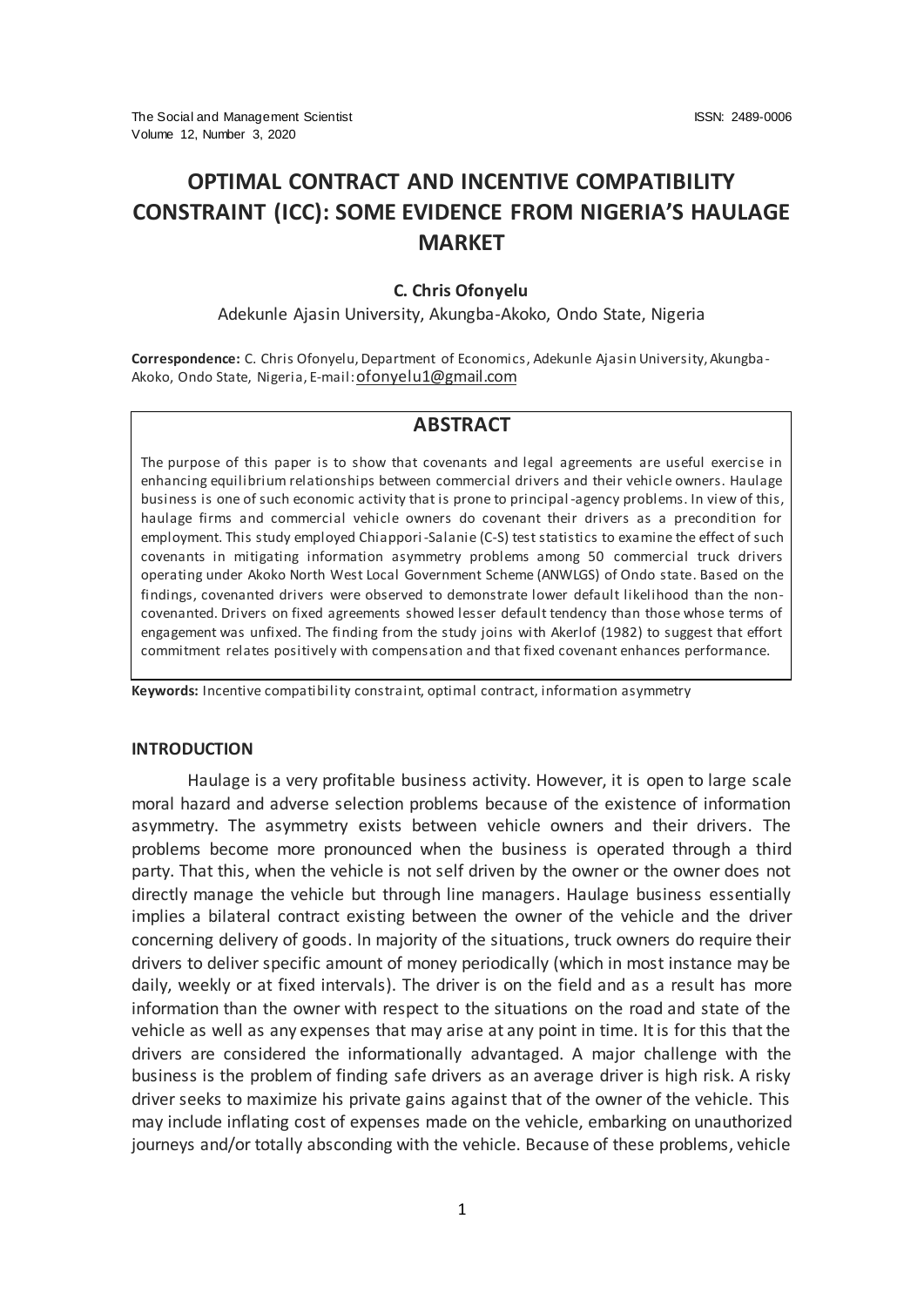owners impose some constraints upon the adverse incentives of their drivers by making them sign a covenant or agreement before they are employed. This motivation is the basis for the incentive compatibility constraint (ICC) that is being discussed in this study. ICC ensures that actions of participating agents in a game situation are consistent with the rules established by the players (Ledyard, 2008). It majorly serves to commit the driver to persistently act in a way that is compatible with the owner's interest while assuming the owner will be faithful to the terms of the engagement. The imposition of an incentive constraint in a contractual relationship helps to commit the parties in a contract into the underlying rules such that the relationship can last into the long run. The motivation for this study is to discover the extent to which imposition of credible rules and covenants can mitigate adverse selection and moral hazard in transportation and haulage businesses. The rest of this study is structured as follows. Section II discussed the link between imposition of incentive constraint and effort commitment. Section III illustrated a model of optimal effort commitment for constrained and unconstrained haulage contracts. Section IV concludes the study.

## **Literature Review and Hypothesis Development**

The literature on the relationship between incentive constraint and effort commitment in mutually beneficial relations have grown in the last three decades (Akerlof (1982), Katz (1986), Mosca, Musella and Pastore (2007), Hannan, Kagel and Moser (2001)). In fact, optimality in contractual relationships is the central issue of discussions in Information Economics. A major suggestion from these studies is that working agents would provide more effort when been adequately compensated. When an additional effort is made, both parties tend to be benefitted. The implication of these thinking implies that an average driver would put in higher effort if the returns to him are higher than for a lower return. A driver putting higher efforts imply that he will be willing to make as more trips as possible to maximize the owner's profit or deliver higher profits to the owner per every trips that is made. On the side of the owner, he will be willing to pay the driver higher wage than could be paid elsewhere. Higher wages imply that the commission that a driver is paid on every trip must have been high. The net between the wage a driver is paid and the competitive wage that is paid other drivers in the market represent a sort of commission to the driver. For the owner, the owner, the additional earning as a result of extra effort input from the driver also represents a sort of commission. This commission, viewed from both side is strictly positive and signify the participation constraint for both players, and it is expected that drivers will want to make more trips per month as the owner seek to maximize the commission. Agency theory has been widely used in recent decades to qualitatively predict how economic agents will differ vary in their behaviors when face with differing degrees of uncertainty (Hoppe & Schmitz, 2013). This paper deviate from the predominant view in the literature suggesting that in most analyses of the principal-agent problem, the principal chooses tend to act first by choosing an incentive scheme to maximize expected utility subject to the agent's utility being at a stationary point (Grossman & Hart, 1983; Mirrless, 1975). Either of the agent could play first to signal the beginning of the mutual contract. A driver cannot be thing of driving a truck if it has not already been provided by an owner in the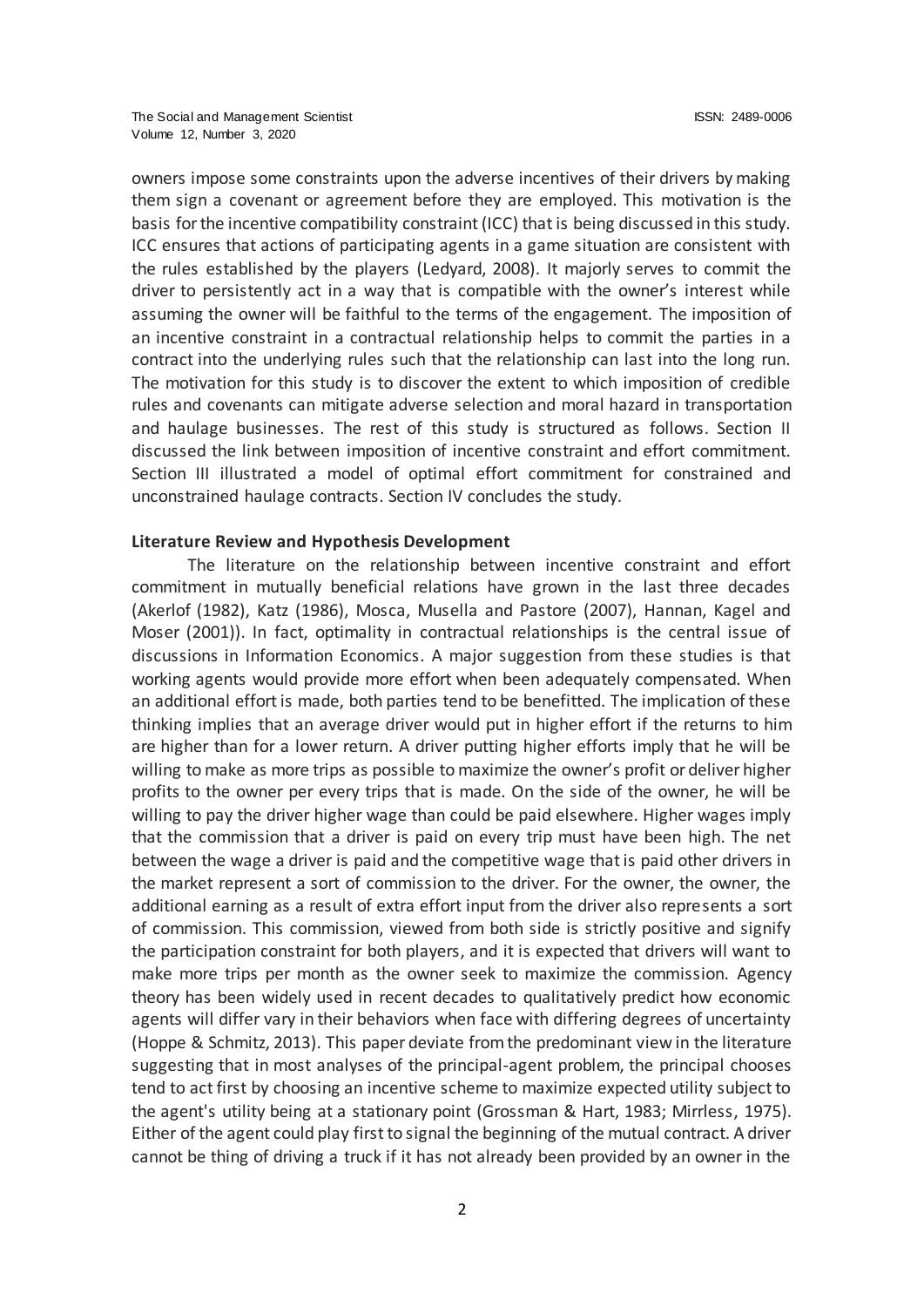same way he could motivate an owner to purchase one. A haulage contract on the other side cannot be said to have commence if the owner does not get a driver to drive his truck.

The haulage market is a subsector in the Nigerian transport industry. Its operation requires no strict regulation as to the minimum number of vehicles that should form the fleet and capital, specific type of goods to carry or any special registration before joining the market<sup>1</sup>. Overly, the capacity of individuals joining the market is dependent on the market demand and the capacity of to adapt to the demands of the market. Over 50% of the haulage companies in the country have at least five vehicles in their fleets. The market is large because of the growing consumer markets and lack of alternative well developed competitive means to transport goods across the country. For instance, over 80% of goods transported through the country are moved by the road. There are three major factors in determining the viability of a haulage business: cost of fuel (diesel), quality of the roads and the driver factor. Of the three, the latter is considered the most pervasive as a very good driver would maximize profit in the face of rising fuel costs and bad roads. For most vehicle owners, the decision to go into the transport business is made once a safe driver is found. The quality of the driver determines the viability of the investment. Despite the crucial role of the driver factor in determining the viability of the business, haulage business still remains one of the most dependable businesses in Nigeria because it offers very short period to recoup the investments. The saying that there is no bad vehicles but bad driver holds true because the quality of the driver is the defining factor in the profitability of the business. To reduce the risks involved, truck owners are used to devising strategies to constrain adverse incentive of the drivers and commit them to mutually beneficial goals.

| <b>Transport Sector</b> | 1960 | 1970 | 1980 | 1990 | 2000     | 2010     | 2015 | 2020* |
|-------------------------|------|------|------|------|----------|----------|------|-------|
| Haulage by road         |      |      |      |      |          |          |      |       |
| Transport               | 0.59 | 0.59 | 0.95 | 0.86 | 0.85     | 0.9      | 0.89 | 0.84  |
| Haulage by rail         |      |      |      |      |          |          |      |       |
| Transport               | 0.23 | 0.14 | 0.01 | 0.01 | $\Omega$ | $\Omega$ | 0.01 | 0.02  |
| Transport by Water      | 0.15 | 0.22 | 0.03 | 0.05 | 0.04     | 0.02     | 0.02 | 0.05  |
| Transport by Air        | 0.03 | 0.05 | 0.01 | 0.05 | 0.03     | 0.02     | 0.02 | 0.02  |
| <b>Other Transport</b>  |      |      |      |      |          |          |      |       |
| <b>Services</b>         |      | --   | --   | 0.03 | 0.08     | 0.05     | 0.06 | 0.07  |
| <b>Total</b>            | 1    | 1    | 1    | 1    | 1        | 1        | 1    | 1     |

Table 1: Size of the Nigerian haulage subsector in the transportation industry of Nigeria (%)

Source: Central bank of Nigeria Statistical Bulletin (2013)

\* Estimated

 $\overline{a}$ 

Constraining individual's incentive is important in asymmetric interactions. Problems arise when the party with more information (the driver as in this case) has an incentive to use that information to maximize personal benefit at the expense of the

 $1$  The main form of registration required is that with the local unions where one will be loading and offloading goods.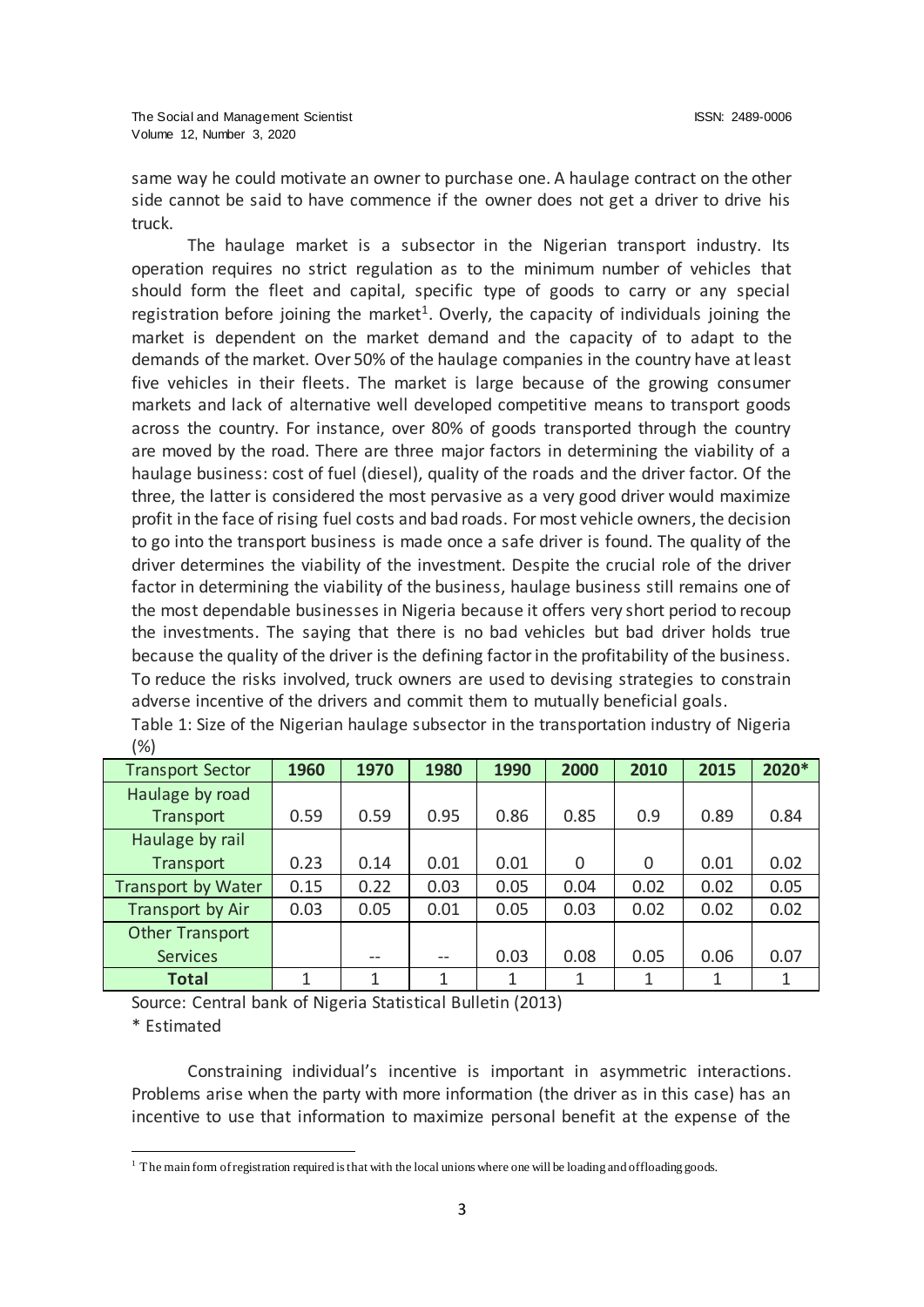principal by telling lies<sup>2</sup>. An optimal transportation contracts need be structured so that the participant with more information is motivated to act in the interest of the other's party (or has less incentive to exploit an informational advantage). When a driver knows that there will be penalties as a result of deviation from agreed terms, it becomes most likely that the driver will want to consistently act in the interest of the principal. Information asymmetry has been known to precipitate adverse selection and moral hazards in business relations (Ofonyelu, 2014). The truck owner does not know perfectly what the driver knows or does once the vehicle leaves his vicinity. Problems therefore arise as it is in the interest of the driver (who is the informationally advantaged) to want to use the information advantage for personal benefit at the expense of the owner. One may therefore want to hypothesize that a covenanted driver will take less risky behaviors than the uncovenanted.

## **Model of Optimal Effort Commitment**

The basis of analysis in this section begins from a simple restatement of model of gift exchange in labour markets as suggested by Akerlof (1982, 1984).

## *π(w,N)=f(e(w-z)N)-wN* (1)

Based on equation (1), a haulage firm hires *N* identical drivers to drive a fleet of trucks, each of the drivers supplies effort level *e(w-z)*. The effort level, *e(.)* is increasing and concave, *w* is the wage (that is, the commission paid the driver for each journey made), and *z* is the benchmark wage paid by other competing firms. Over time, transport firms have arrived at a market wage that drivers are paid once a successful trip is made. A firm may be said to be generous when it pays above the benchmark wage such that *w>z*, and conversely when *w<z*. The firm's revenue is an increasing and concave function *f(eN)* of the total amount of effort supplied by the *N* drivers such that the net profit to the owner is as given by equation (1). A typical haulage firm is one where once a vehicle is purchased; the returns from the drivers' effort will be recouped as if he pays profit to the owner. This is a converse case<sup>3</sup>, as the cost of the vehicle as well as profits therefore is now being recouped by the employer (hereafter referred to as the owner) from every trips made by the driver. For each of these trips, the driver makes his own profit. A safe driver will choose effort levels  $\tau$  and  $\tau$  to maximize profits, such that

$$
\frac{de}{d\tau} = \frac{e}{\tau} \tag{2}
$$

A driver has two choices to make with respect to maximizing own and owner's profit. He could choose to deliver a fixed amount of money for every trip made or remit proceeds from every trip based on the expenses that are encountered in the course of the journey. A driver who agrees to deliver a fixed amount on every trips made will be liable for any repair or expenses that may arise on the vehicle until it returns from the journey. For the driver who remits account based on all the expenses encountered on the journey, his commission will depend on how profitable each trip was. The closest

 $\overline{a}$ 

<sup>&</sup>lt;sup>2</sup>Experience has shown that no truck driver will want to tell the owner the truth about the exact amount they make per trips, or the exact expenses they make on the trips. Since verifying the claims on this by the driver may not be always possible, it is always better to structure the haulage contract such that the driver's incentives to tell lies are mitigated.

<sup>&</sup>lt;sup>3</sup>As the employer is now to be paid commission while the driver makes profits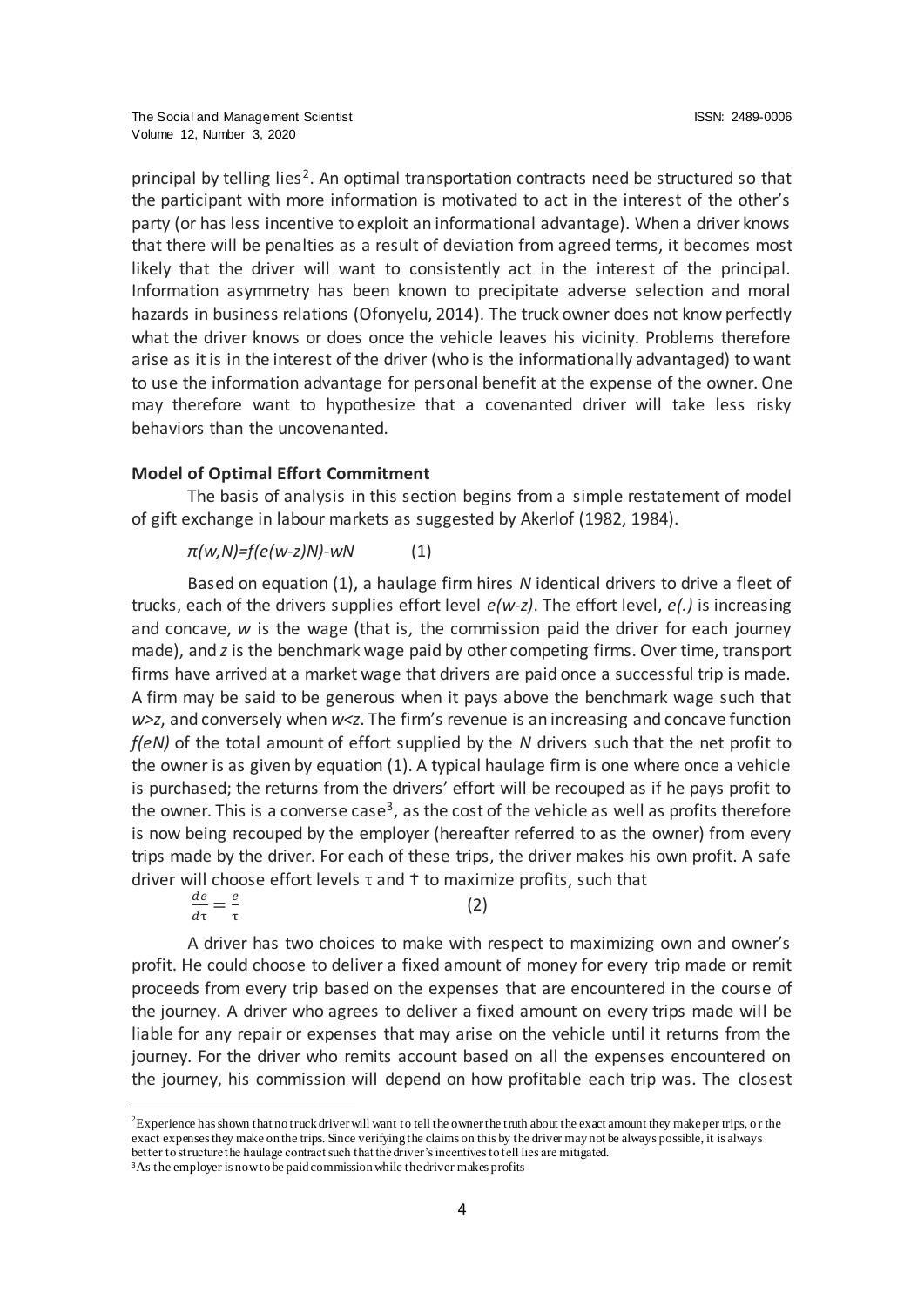generalization is that he will be paid a fixed percentage of the profit per trip<sup>4</sup>. It is assumed that a driver in this kind of category will receive 25% of the profit made per trip made. Where a journey results in a total loss, a driver in this category will be paid a discretionary fee. τ represent the amount paid as returns to the owner if the driver delivers a fixed amount for every trips made. If the driver is to account to the owner based on expenses made per trip, the owner will be paid  $\uparrow$  from the trips rather than a fixed τ. By writing the equilibrium returns τ*\**, equilibrium effort *e\** and profit π\* as a function of t, it can be shown that

$$
\frac{de^*}{d\tau} > 0; \frac{d\pi^*}{d\tau} < 0; \frac{d\tau^*}{d\tau} > 1
$$
 (3)

The foregoing implies that both the owner and the drivers would be better off engaging in the contract than without participation. Based on experience, risk loving drivers will always opt to deliver a fixed amount per trip while the risk averse group will want to remit their account after every journey. Risk loving drivers, by compelling themselves to a fixed deliver a indirectly precondition to become safe. The participation constraint ensures that both parties would want to participate, in that they are at least as well off by participating as they would be by not participating, and the ICC ensures that people are motivated to behave in a manner consistent with the optimal solution. Usually, the optimal solution will suggest that the compensation people receive when the desired outcome is achieved will at least be as high as the compensation they would earn when some other outcome occurs. A driver who is committed will give its company a crucial competitive advantage through higher productivity and lower employee turnover (Vance, 2006) by paying the owner Ϯ. A possible likelihood between the driver and the owner is that the driver would want to inflate expenses if the owner requires that he delivers based on the expenses made per trip. Within such a contractual relationship, the strategy will be dominant if, regardless of whatever action the driver takes, the owner earns a larger payoff than for any at other instance. To deliver a specific amount per trip implies that the driver bears all costs that may arise once the vehicle leaves for a journey. To account, means that the owner is subjected to a variable income such that without much expenses, the owner earns more but less when expenses rise. This nature of contrasting situation between the driver and owner is essentially a screening problem as the owner (uninformed party) attempts to structure the contract in a way that screens away the different behaviors that are undesirable of the driver. The position of the game changes to a signaling game in a situation where it is the driver (informed party). If we assume that *w* is the amount a driver will be paid if he delivers and *z* is the earning when the driver accounts. The optimal solution will be to find if it is *w* or *z* that maximizes the owners' profit given the total possible number of trips that can be made in each instance and over the useful life of the vehicle. A major concern of this study is to determine by how much the driver's effort will increase if his incentive is made right. Ordinarily, a driver will be interested in delivering to the owner a fixed negotiated amount per every trip than being made to account on the trips. A fixed

 $\overline{a}$ 

<sup>&</sup>lt;sup>4</sup>Most drivers will settle for between 20-30% of the profit made per trip.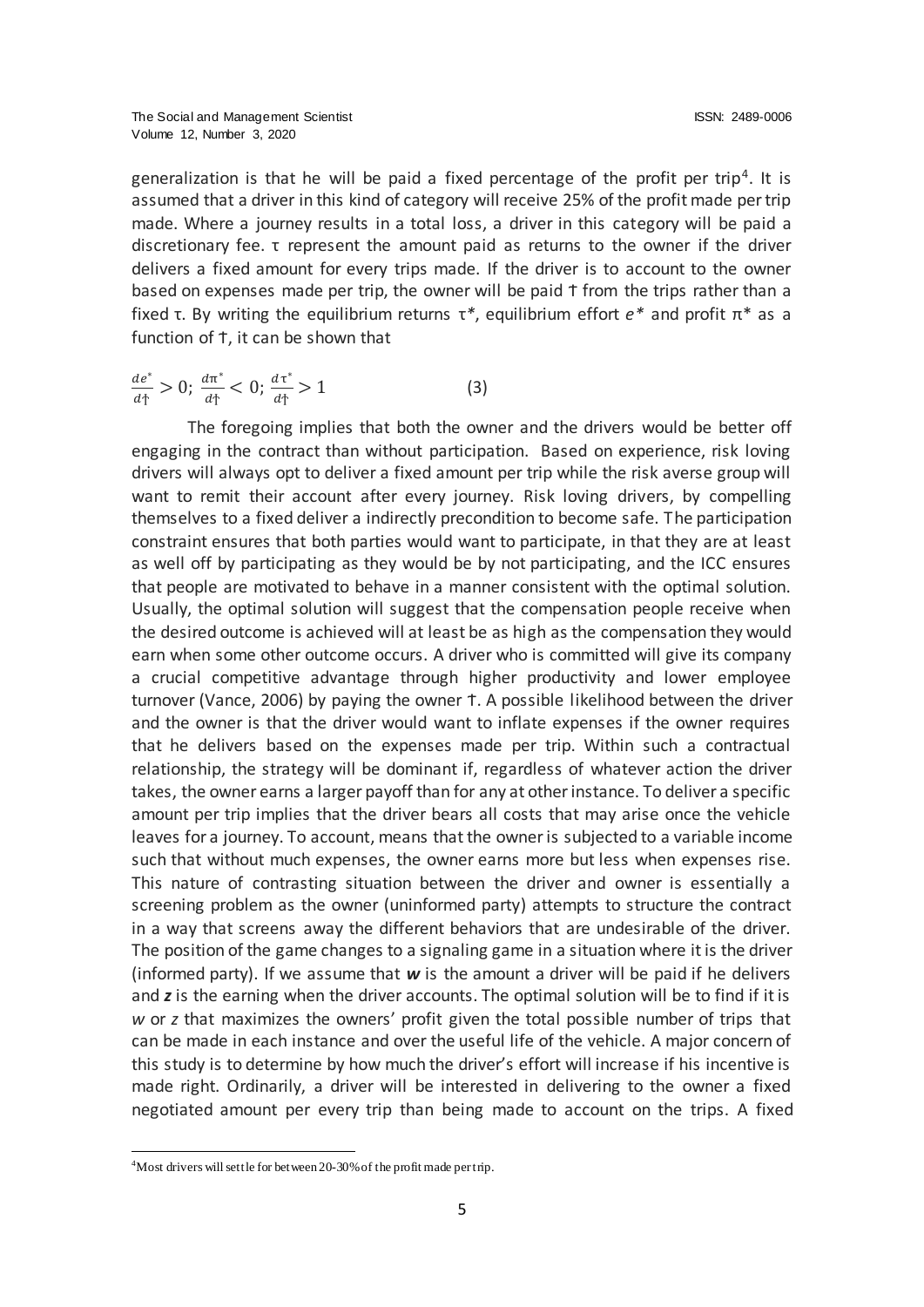payment suggests that the driver becomes the precursor of any expenses that may arise in the course of the journey and as a result will be very careful to minimize the occurrence of unnecessary expenses. When the driver is asked to deliver a fixed amount, he earns an attractive *w*, and is able to increase the number of possible trips that can be made per month.

The increase in the number of trips by  $\lambda$  ( $\lambda$ >1) implies increasing the owner's profit such that we can rewrite equation (1) as

*π(w,N)=f(e(w-z)Nλ)-wNλ* (4) *π(w,N)=f(e(.)-λ* (5)

The extent to which the profit will increase depends on the effort commitment of the driver (4) while the owner is concerned with maximizing the difference between *w-λ.* Incentive compatibility constraint relate positively with effort commitment for both agents. For instance, if both the driver and owner could settle for a mutually acceptable fee as to be delivered after every trip, it will then be in the interest of both parties to want to step up the number of deliveries over time since each of the deliveries relates positively to individual profit function. The owner will be indifferent with the number of times that each vehicle travels per month if the monthly deliver is made higher as a result of more trips than if the driver makes lesser trips because of lower motivation. Suppose that a driver will make *Ϥ* trips if the owner pays *w* but *γ* trips if *z is paid as the wage rate.* We suppose that Ϥ > γ. The optimal profit choice for the owner would be whether

*π(w,N)= (f(Ϥ(w-z)Nλ)-wNλ* ) > (*f(γ(w-z)Nλ)-wNλ* (6)

Equation (6) implies that the driver will be better off being paid *w* to make (Ϥ) trips than when paid *z* to earn γ. When a driver is sure of a stable contract with adequate payment of *w*, it is most likely that the likelihood of default, which may imply termination of contract or loss of job as the case may be, will be a very big penalty for the driver. When an interaction is structured so that the driver will want to act in the interest of the principal (or at least have less incentive to exploit an informational advantage), the contract has to be incentive compatible. An incentive-compatible solution would ensure that people who engage in high-risk behaviors identify themselves as such and would want to tame such incentive. To secure a long term contract with a vehicle owner, a driver will be willing receiving *w* than any higher pay but that will be short termed. What is most realistic in the two contracts is that the owner will earn more if it stipulates maximum expenses that can be made on trips such that drivers are required to deliver the remnant of the money they make per trip after accounting for those expenses that is approved by the principal. On the average, experiences have shown that the cost of maintenance and other expenses that are common in haulage businesses could be minimized if drivers drive carefully. A driver will tend to be more careful when he is required to deliver a fixed amount per trips and will be more motivated than otherwise. In Ofonyelu (2017), using Chiappori-Salanie (C-S) statistics, attempt was made to estimate the cross correlations between driver's perception about covenant and their risk characteristics. C-S statistics suggests that in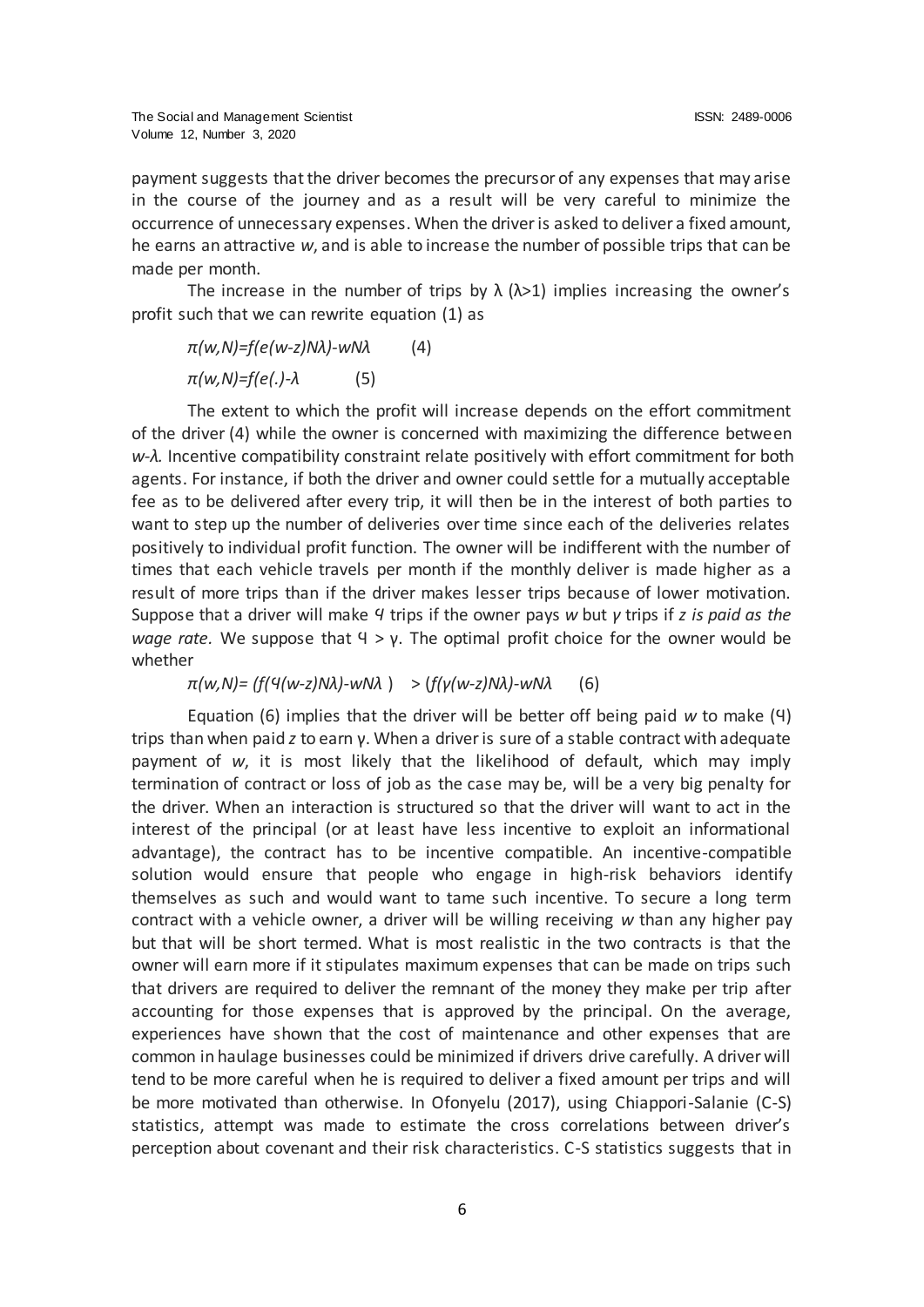the presence of information asymmetry, default variables and adverse risk characteristics will be positively correlated. The result as contained in table 2 can be shown below.

|                                       | All Drivers | Covenanted     | Non Covenanted |
|---------------------------------------|-------------|----------------|----------------|
| Default Risk Variables                |             | <b>Drivers</b> | <b>Drivers</b> |
| Surrendered Collateral                | $*0.0473$   | $-0.0322$      | $*0.1126$      |
| Presented a guarantor                 | $-0.1161$   | $-0.0673$      | $0.0104*$      |
| Hailed from the immediate environment |             |                |                |
|                                       | $*0.2816$   | $-0.0699$      | $-0.1572$      |
| Married                               | $*0.0223$   | $-0.0718$      | $0.0821*$      |
| Spouse from localized environment     | $*0.2599$   | $-0.0969$      | $-0.0204$      |
| Had many children                     | $*0.2600$   | $0.0658*$      | $0.066*$       |
| At least one of the parents is alive  | $-0.0624$   | $-0.0056$      | $-0.0893$      |
| Bread winner of the family            | $-0.0194$   | $-0.0071$      | $-0.007$       |
| Came from monogamous family           | $-0.1418$   | $-0.0203$      | $-0.020$       |

#### **Table 2: Cross correlations on perception about covenant and some risk variables**

Source: Authors' computation

Evidence from Table 2 showed that covenanting drivers have strong impact in reducing adverse outcome among the different categories of drivers examined. Specifically, covenanted drivers showed the least positive correlation among the default variables. Among the covenanted drivers, the family size was a major factor in mitigating asymmetries. A driver with many children to feed will likely be committed and honest with the owner than those with little or no family responsibility. The number of children was positively correlated across the three cases considered. The implication of this is that child bearing and family size is a major factor in determining the riskiness of the truck drivers. Without having surrendered collateral, drivers will very likely to be risky as only the covenanted drivers was not positively correlated. This will be supporting the hypothesis that covenanting does minimize default risks. The involvement of guarantors, having knowledge about the parent and family were also among the variables that are not positively correlated with the default variables. A positively correlated default risk variable will imply that such variable is strongly causative of information asymmetry. For all of the three scenarios considered, covenanted drivers were the least asymmetric while the non-covenanted were the most. The major insight from the table is that covenanting of drivers helps to mitigate information asymmetry and adverse outcomes in haulage business.

#### **CONCLUSION**

This study situate the contractual relationship in a haulage business as a principal-agent problem whereby drivers have the option of remitting a fixed amount per trips or give account according to the expenses they make after every trips. Results from both scenarios showed that the optimal solution was reached when drivers were required to remit a fixed amount per trips made on the journey than otherwise. The finding from the study joins with Akerlof (1982) to suggest that effort commitment